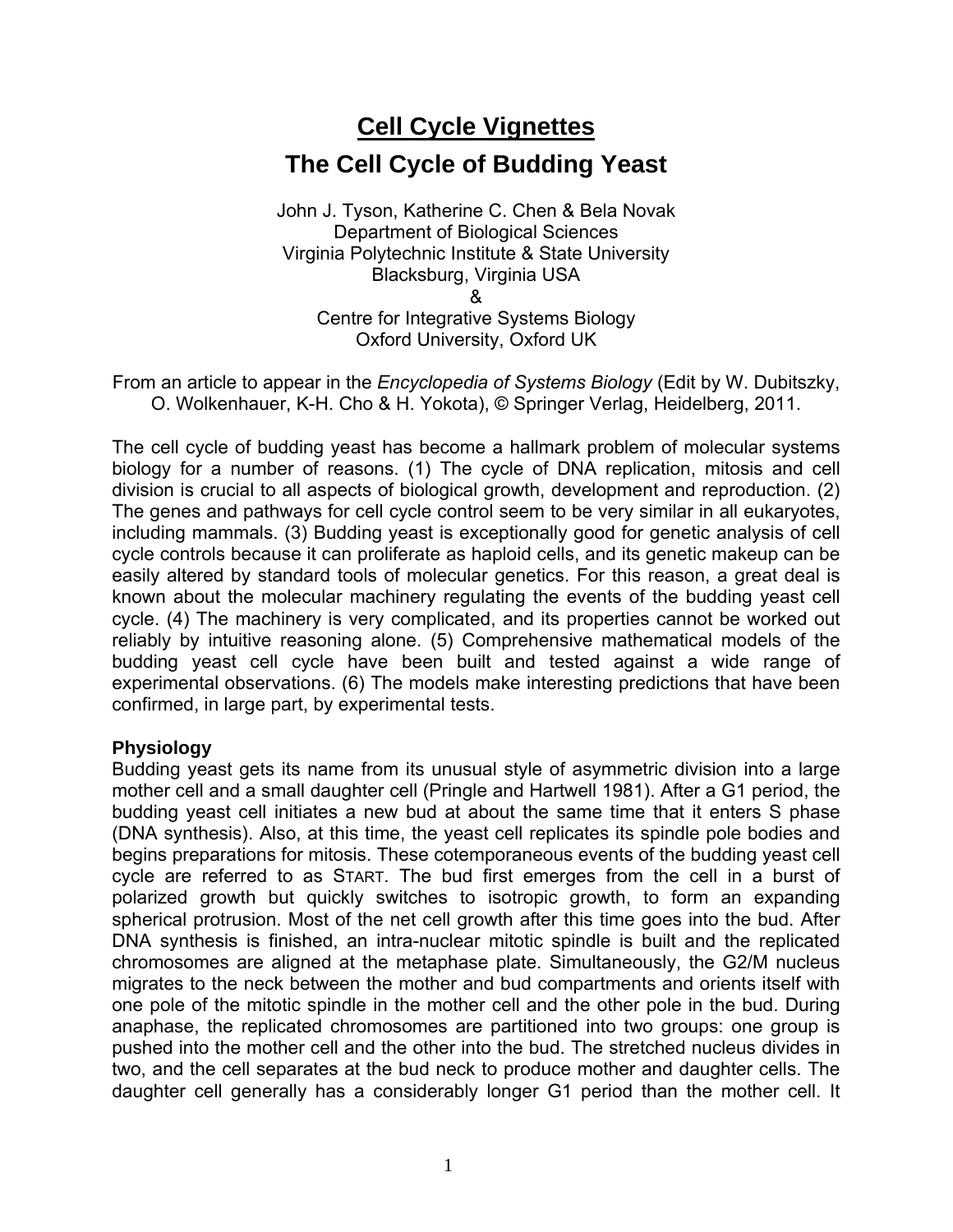must grow to a certain threshold size before it can initiate a new round of budding, DNA replication and division.

Progression through the budding yeast cell cycle is governed by a series of checkpoints. For instance, we have already mentioned that daughter cells must grow to a critical size before they can execute START. Also, DNA damage can delay execution of START until the damage is repaired. These cells will not execute the metaphase/anaphase transition until all chromosomes are fully replicated and properly aligned on the mitotic spindle (the 'spindle assembly checkpoint' or SAC). Budding yeast cells have a 'morphogenetic checkpoint' which blocks mitosis if the bud is not properly formed, and a spindle alignment checkpoint that blocks cell division if the daughter cell nucleus is not properly pushed into the bud compartment.

### **Molecular cell biology**

Genetic analysis of the molecular machinery controlling the major events of the cell cycle was begun in budding yeast by Leland Hartwell, who identified dozens of genes that induced the 'cell division cycle' phenotype. By Hartwell's definition, a *CDC* gene is a gene that, when mutated, arrests all cells in a specific stage of the cell cycle. For example, *cdc7* mutant cells do not replicate their DNA or divide, but bud emergence and growth continue as normal. Mutant *cdc* genes are isolated as temperature-sensitive alleles that on replicate plates form colonies at  $25^{\circ}$ C but not at the restrictive temperature (36 $^{\circ}$ C). Presumptive mutant cells on the high temperature plate must be examined microscopically to determine that the cells have uniformly arrested at a particular morphological stage of the cell cycle. Hartwell's first set of *CDC* genes defined two parallel pathways (Hartwell et al. 1974): one pathway relating to bud emergence, isotropic growth and nuclear migration, and the other relating to DNA replication and mitosis. These two pathways diverge at START and come together finally at mitotic exit. The gene with the earliest effect, whose mutation blocked cells before the START transition, was *CDC28*.

Hartwell's work set off a landslide of activity identifying *CDC* genes in a variety of organisms, finding other genes that interacted with *CDC* genes, and later cloning these genes and characterizing their protein products and the interactions among these proteins (for review, see Morgan 2007). Worthy of note was Paul Nurse's discovery a fission yeast gene, *cdc2*<sup>+</sup> , which seemed to encode the same protein as *CDC28* in budding yeast. Nurse went on to show, quite unexpectedly, that a human gene, later called *CDK1*, encodes a protein that can rescue *cdc2*<sup>−</sup> mutant fission yeast cells. In 1989 a consortium of geneticists and biochemists demonstrated that MPF (mitosis promoting factor in frog eggs, a master controller for the progression of the cell cycle) is a dimer of a protein kinase, encoded by the *CDC28*/*cdc2*<sup>+</sup> /*CDK1* gene, and a regulatory subunit called cyclin B which had been identified years earlier by Tim Hunt. Because the cyclin subunit is required for activity of the protein kinase, the kinase is called cyclindependent kinase, or CDK for short. The discovery of the composition of MPF was the beginning of the modern era of molecular biology of cell cycle control in eukaryotic cells. In 2001 the Nobel Prize in Physiology or Medicine was shared by Hartwell, Nurse and Hunt.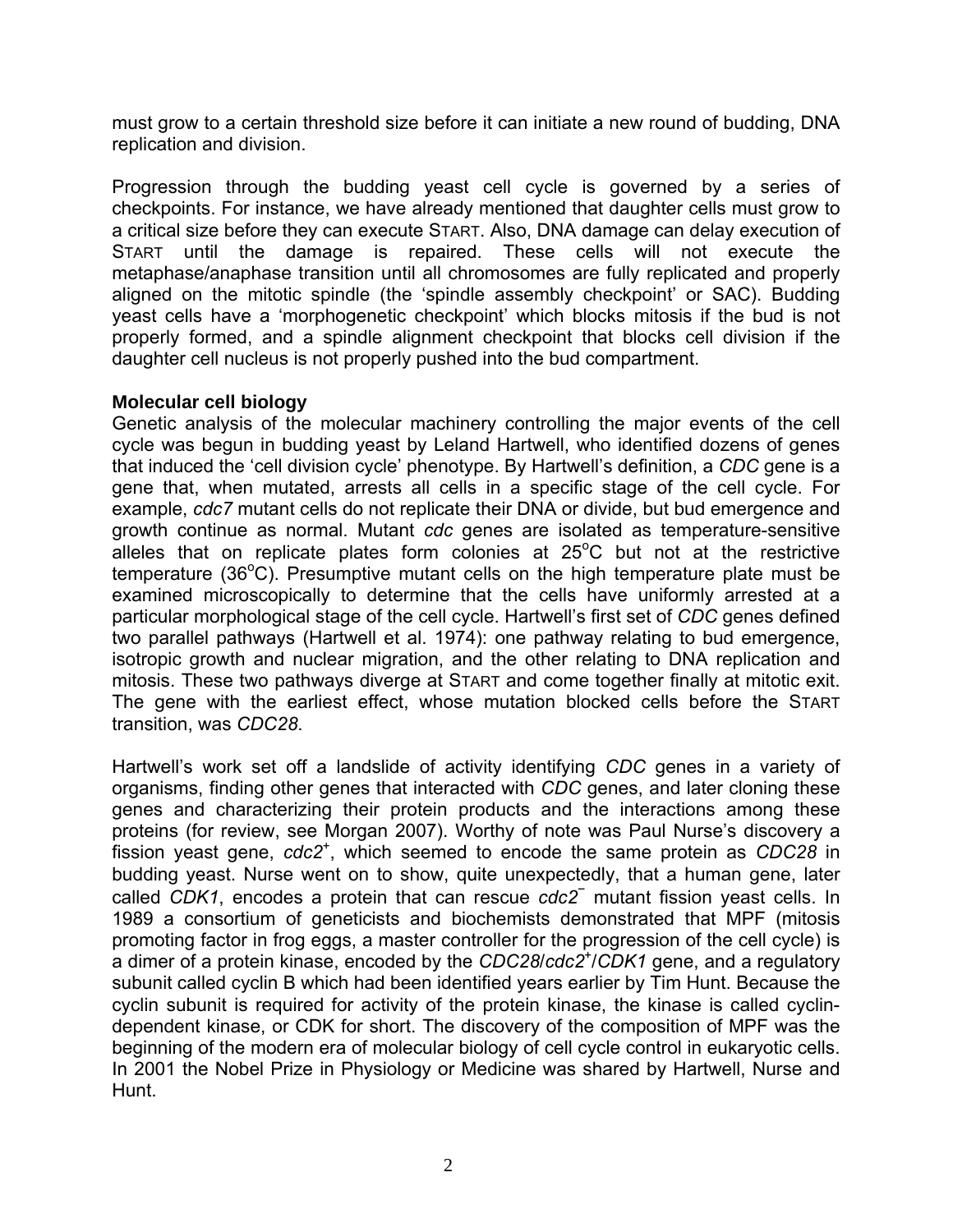In the 1990's a host of cell cycle genes were identified in budding yeast, including *CLN1,2*: encoding G1 cyclins important for START and bud emergence.

*CLB1-6*: encoding B-type cyclins essential for DNA synthesis and mitosis.

*CDC20*: encoding a ubiquitin-ligase component essential for sister chromatid separation and cyclin degradation in anaphase.

*CDC14*: encoding a phosphatase essential for mitotic exit.

*CDH1, SIC1*: encoding proteins that stabilized G1 phase of the cell cycle.

#### **The heart of the budding yeast cell cycle**

Kim Nasmyth (1996) proposed to think of the budding yeast cell cycle as two alternative, self-maintaining states: **G1** (unreplicated chromosomes, growing but not committed to proliferate), and **S/G2/M** (committed to chromosome replication and mitosis). START is the transition from **G1** to **S/G2/M**, and mitotic exit is the transition from **S/G2/M** back to **G1**. The molecular correlates of these two states are **G1**: high activity of Cdh1 and Sic1, no kinase activity associated with Clb1-6; and **S/G2/M**: low activity of Cdh1 and Sic1, high Clb-dependent kinase activity. Finally, Nasmyth recognized that a possible reason for these alternative, self-maintaining states was the antagonism between Cdh1 and Sic1 on one side (destroying the activity of the Clb-dependent kinase complexes) and the B-type cyclins, Clb1-6, on the other side (inactivating Cdh1 and Sic1).

Nasmyth stopped short of identifying his idea with a bistable control system flipping back and forth between two stable steady states as cell-cycle-progression signals pushed the control system past saddle-node bifurcations. But this connection became the basis of a series of mathematical model of the budding yeast cell cycle control system developed by Novak, Tyson and coworkers (Chen et al. 2004; Tyson and Novak 2008) and by Alberghina et al. (2009). A brief overview of these models is presented in Fig. 1, and the interested reader is referred to the original literature for details.

#### **Experimental tests**

Cross and collaborators (Cross et al. 2002) have confirmed experimentally a number of predictions of the Chen model, including the idea of two alternative stable steady states (see Fig. 2).

### **Web resources**

Model webpage: http://mpf.biol.vt.edu/research/budding\_yeast\_model/pp/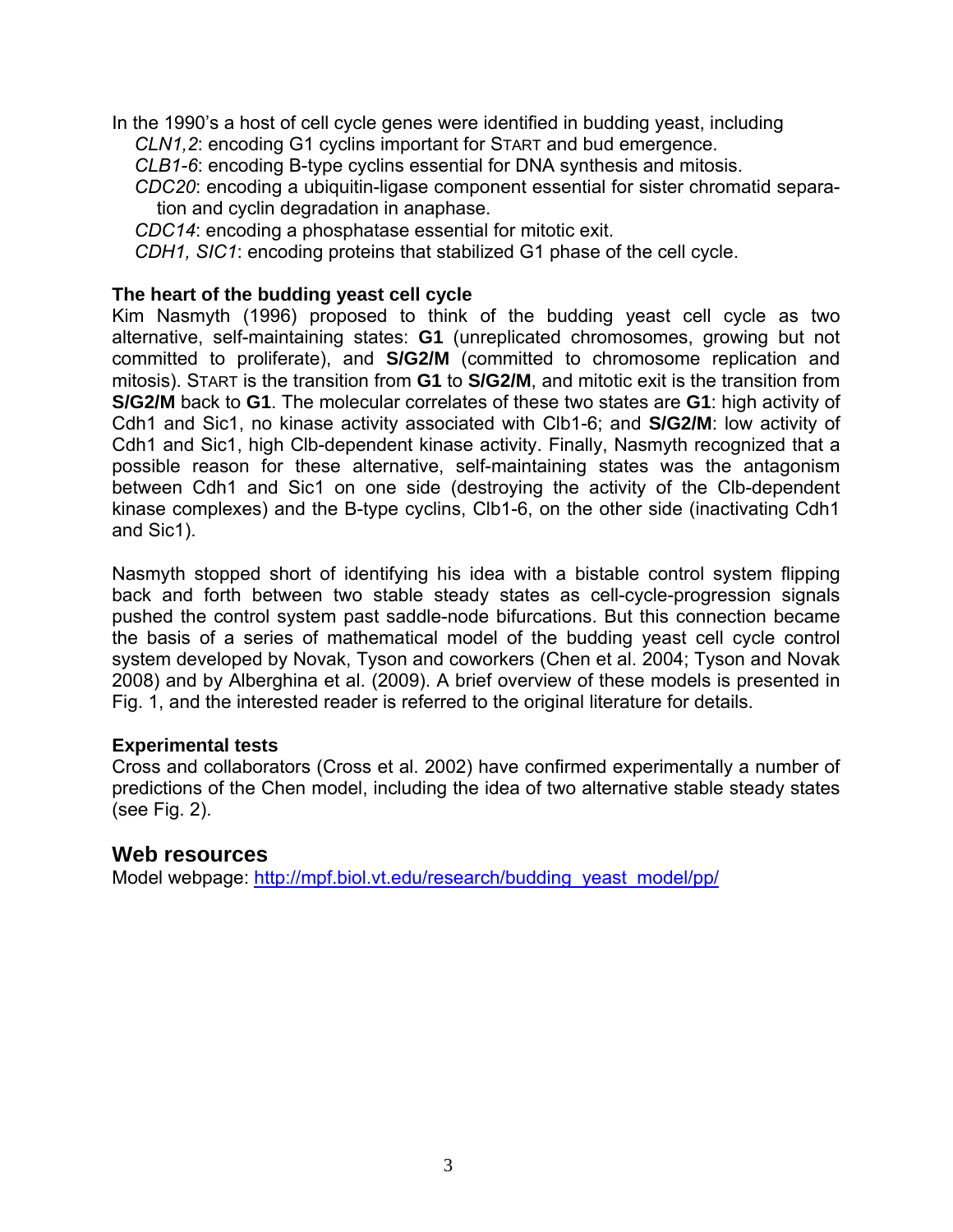

**Figure 1. The heart of the budding yeast cell cycle.** Adapted from Tyson & Novak (2008). (Top center) Cyclin-dependent kinase (CDK) and its enemies (Cdh1 and Sic1) are involved in an antagonistic (double negative) feedback loop, which can persist in either of two stable steady states: a G1-like state with low CDK activity and prominent enemy forces, and an M-like steady state with high CDK activity and the enemies in retreat. These two stable steady states are represented by black circles along the CDK axis (middle center). The pairs of circles side-by-side are meant to represent the same steady state under conditions when both the starter kinase (SK) and exit phosphatase (EP) are close to zero. The two stable steady states are separated by an unstable steady state (open circle). A newborn cell in G1 (middle left) can be induced to enter S/G2/M by activation of SK (Cln-dependent kinase), which phosphorylates and weakens Cdh1 and Sic1, allowing CDK activity to rise and trigger S phase (follow the blue arrow for the cell's passage through the cell cycle). Among other duties, CDK down-regulates SK, but the bistable switch remains in the upper state. Notice that, as SK activity increases, the stable G1-like steady state merges with and is annihilated by the unstable steady state at a saddle-node bifurcation. Exit from mitosis (middle right) is induced by EP (Cdc14 phosphatase), which activates the proteins that destroy CDK activity. When the upper steady state merges with the unstable steady state, the cell returns to the G1 state. Because EP activity depends on CDK, after CDK falls, EP activity also disappears, but now the enemies have the upper hand. The two blue arrows together form a 'hysteresis loop' that switches the CDK-control system from OFF to ON and back again during each cell cycle. (Bottom) Progression around the hysteresis loop corresponds to periodic changes in the activities of CDK, enemies, SK and EP. At START, a burst of SK activity flips the CDK switch ON, and at EXIT, a burst of EP activity flips the CDK switch OFF. (Top left and right) Checkpoints function by inhibiting either SK or EP. Growth requirements and damage repair processes typically halt the cell cycle in G1 phase by preventing up-regulation of SK activity. Misalignment of chromosomes on the spindle blocks exit from mitosis by preventing activation of EP.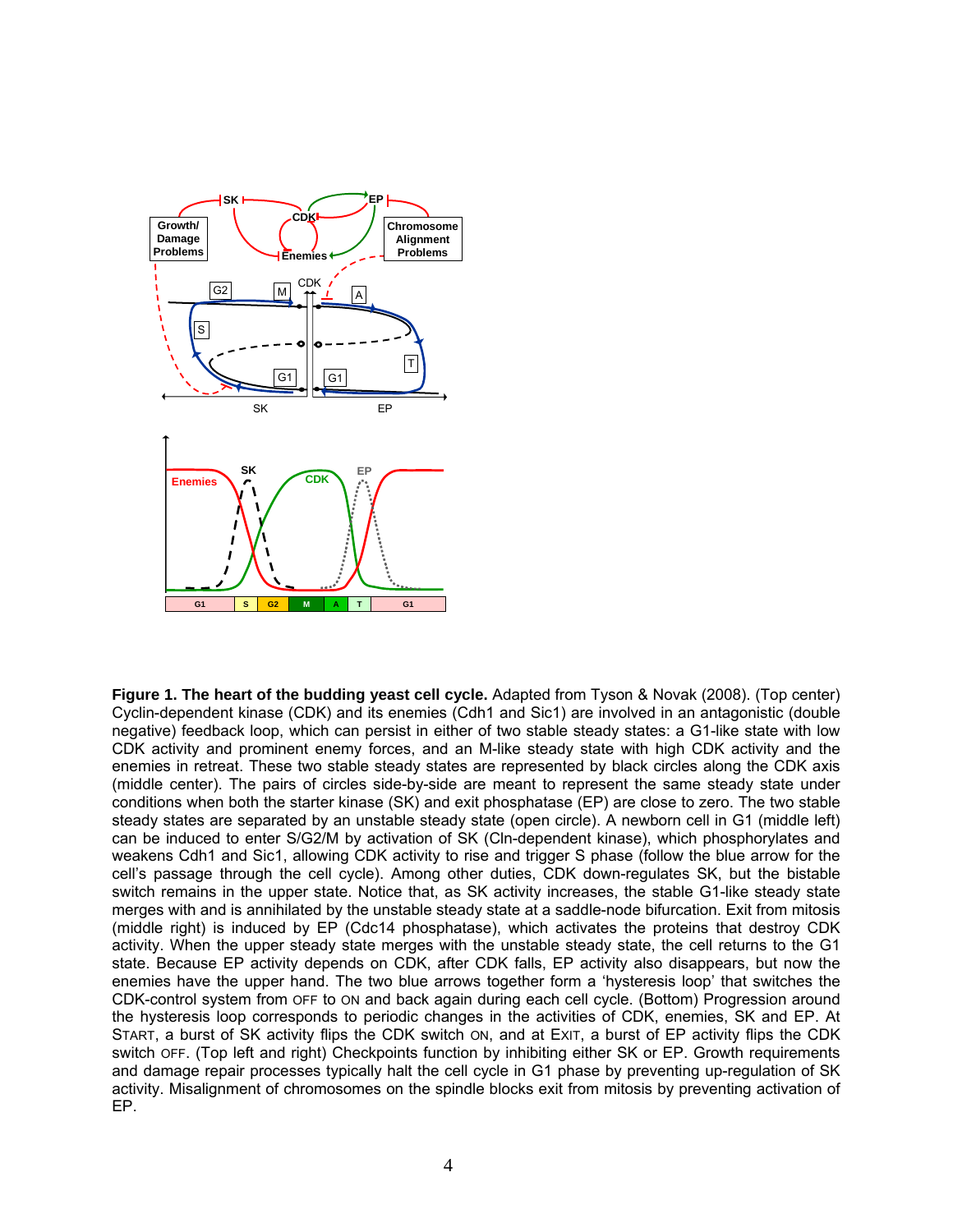



**Figure 2. Experimental confirmation of alternative stable states with low or high Clb2-dependent kinase activity.** Adapted from Cross et al. (2002). To test the prediction that a stable **G1** state of low Clbdependent kinase activity coexists with a stable **S/G2/M** state of high Clb-dependent kinase activity when SK = EP = 0, Fred Cross and colleagues measured Clb2 abundance and cell-cycle phase in a mutant strain of budding yeast, *cln1Δ cln2Δ cln3Δ GAL-CLN3 cdc14ts*. When grown in raffinose or glucose, the *GAL* promoter is repressed, and the cells are unable to make any Cln proteins, so they have no Clndependent kinase activity (SK = 0 in Fig. 1). When grown at 37°C, this strain has no Cdc14 activity (EP = 0 in Fig. 1). In raffinose or glucose at  $37^{\circ}$ C, this strain has neither Cln3 nor Cdc14 activity, i.e., it is in the 'neutral' position in Fig. 1. In galactose-rich medium (GAL promoter active) at 23°C, the cells have both SK and EP, so they are able to progress around the cell cycle (the blue hysteresis loop in Fig. 1). Under these conditions, the cells proliferate asynchronously, as indicated (upper left) by the facts that 45% of the cells are unbudded (in G1) and the remainder of the cells are in S/G2/M with significant amounts of CIb2 protein. When this asynchronous population of cells is shifted to raffinose medium at 23 $^{\circ}$ C for 6 h (i.e., deprived of SK), the cells arrest primarily in G1 phase (88% unbuddded) with un-detectable levels of Clb2 (lane R). This is the **G1** steady state in Fig. 1. Next, the culture is shifted to galactose + raffinose medium at 23°C to induce production of Cln3. At the end of the indicated periods of time, two aliquots of the culture are removed. One aliquot is analyzed immediately for bud index and Clb2 content (lanes 3, 4, 5 of upper gel); the other aliquot is shifted to glucose medium at  $37^{\circ}$ C for 2.5 h and then analyzed as before (lower gel). During the variable period of exposure to galactose, the cells produce increasing amounts of Cln3 protein (i.e., increasing pulses of SK in Fig. 1). Cells exposed to a small pulse of Cln3 (0 or 0.5 h in galactose) remained in the stable **G1** state, as indicated by lack of buds and little or no Clb2 protein (lanes 1 and 2 of lower gel). Cells that got a larger pulse of Cln3 (1 h in galactose) switched to the stable **S/G2/M** state (mostly budded cells with abundant Clb2—lane 3 of lower gel) and stayed there because EP was disabled at the higher temperature. The cells in all three lanes of the lower gel are exposed to the same conditions  $(SK = EP = 0)$ , but the cells in lanes 1 and 2 are in the **G1** state, whereas the cells in lane 3 are in the **S/G2/M** state; i.e., the system is bistable.